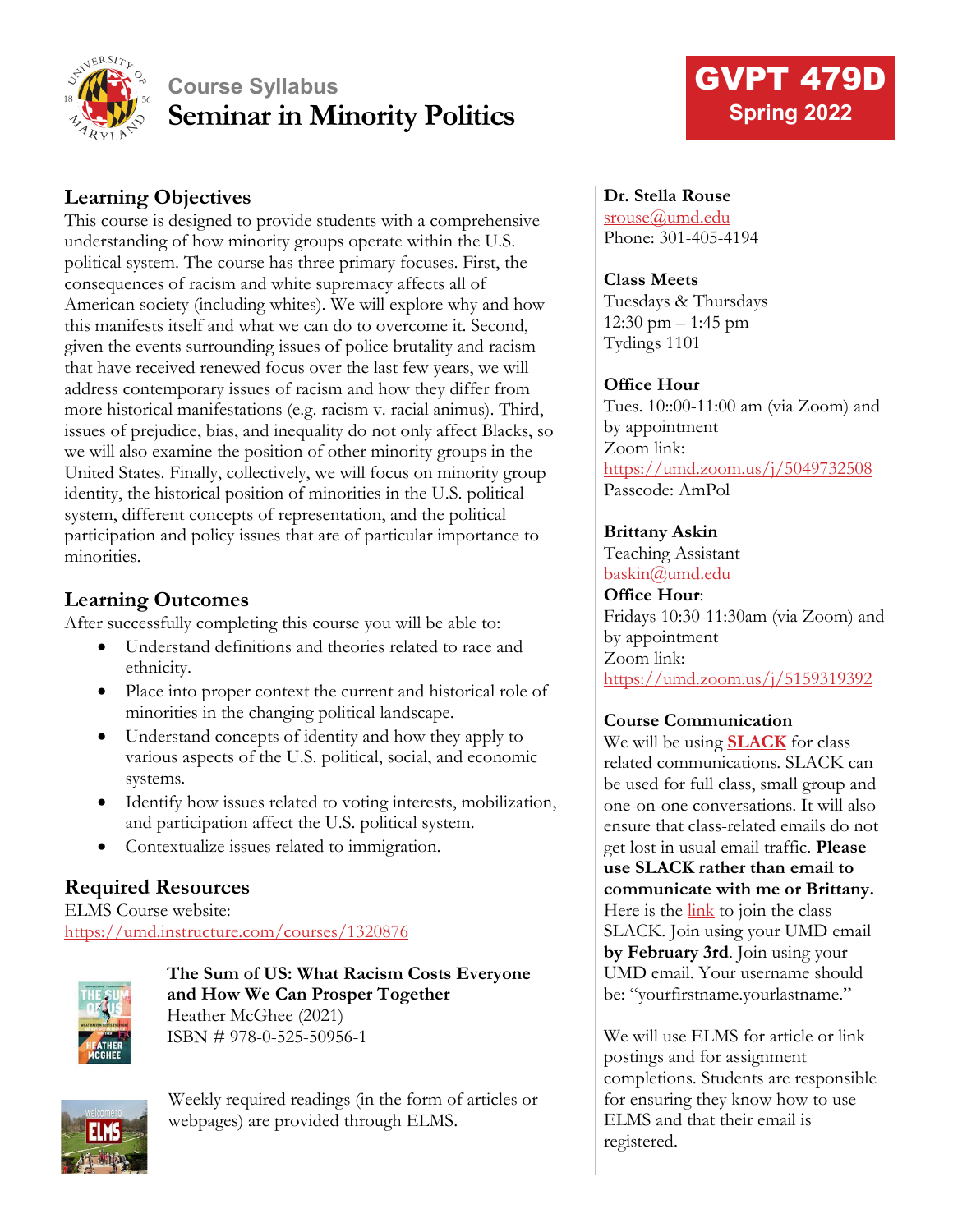#### **Recommended Books**

The following are books that we will be using in the course, but for which I will be providing copies of the relevant chapters. **You do not need to purchase these books** but if you are interested in having a copy or reading beyond what we cover in class, here is the information:

- Diangelo, Robin, 2018. *White Fragility: Why It's So Hard for White People to Talk about Racism.* Boston: Beacon Press. ISBN: 978-0-8070-471-5
- Ramirez, Mark D. and David M. Peterson. 2020. *Ignored Racism: White Animus Toward Latinos.* New York: Cambridge University Press. ISBN: 978-1-108-81794-3
- Rouse, Stella M. 2013. *Latinos in the Legislative Process: Interests and Influence.* New York: Cambridge University Press. ISBN: 978-1-316-63255-0
- Shaw, Todd, Louis DeSipio, Dianne Pinderhughes, and Toni-Michelle C. Travis. 2019. *Uneven Roads: An Introduction to U.S. Racial and Ethnic Politics* (2<sup>nd</sup> Edition). Thousand Oaks, CA: CQ Press. ISBN: 978-1-506-37176-4

#### **Course Expectations**

In line with the expectations of an upper division seminar course, students will be assigned a fair amount of reading and will be expected to come to our classes prepared for lively discussions on the assigned topics. Further, students are expected to exhibit the ability to be analytical, to grasp concepts and theories, and to convey an understanding of the material both during class discussions and through written assignments.

Students are also expected to conduct themselves in a manner conducive to learning. As such, our classroom space will be a place where people can feel comfortable expressing diverse opinions without fear of ridicule or intimidation. It is expected that students will remain respectful of others, regardless of whether or not they share similar opinions and beliefs. Additionally, how you identify in terms of your gender, race, class, sexuality, religion, and dis/ability, among all aspects of your identity, is your choice whether to disclose (e.g., should it come up in classroom conversation about our experiences and perspectives) and should be self-identified, not presumed or imposed.

Students are expected to give their attention to the lecture or discussion during our class sessions. As such, please try to limit other interruptions and distractions as much as possible, including the use of computers, cell phones, or other devices. This also means coming to class on time and not leaving early (unless there are extenuating circumstances that have been communicated to the instructor).

## **An Important Note about Our Educational Experience during COVID-19**

Given the circumstances surrounding the pandemic, a "normal" course experience and the expectations for such a class are likely not possible. However, **as per university policy, a class must be delivered in the mode it was scheduled and advertised, unless circumstances arise that prevent this from occurring. Therefore, if you are uncomfortable attending classes in person, please consider taking a different course that is offered online. I cannot make semester long online accommodations for individual students.** We will try to balance the benefits of in-person meetings, with the challenges of Covid-19. We will prioritize intellectual nourishment, social connection, and personal accommodations. All of us are dealing with additional stress and anxiety. I will be understanding about deadlines should circumstances arise that make it difficult to keep up with class. However, **two things to keep in mind**. **First**, deadlines and course assessments are necessary components of a course, even during a pandemic. While I will be lenient, I will not remove assignments or push deadlines beyond certain dates. Please try to plan ahead in completion of assignments. **Second**, it is important that I know about problem(s) at the onset, not once you have missed multiple class sessions or assignments, or at the end of the semester when there are more limited options for addressing issues.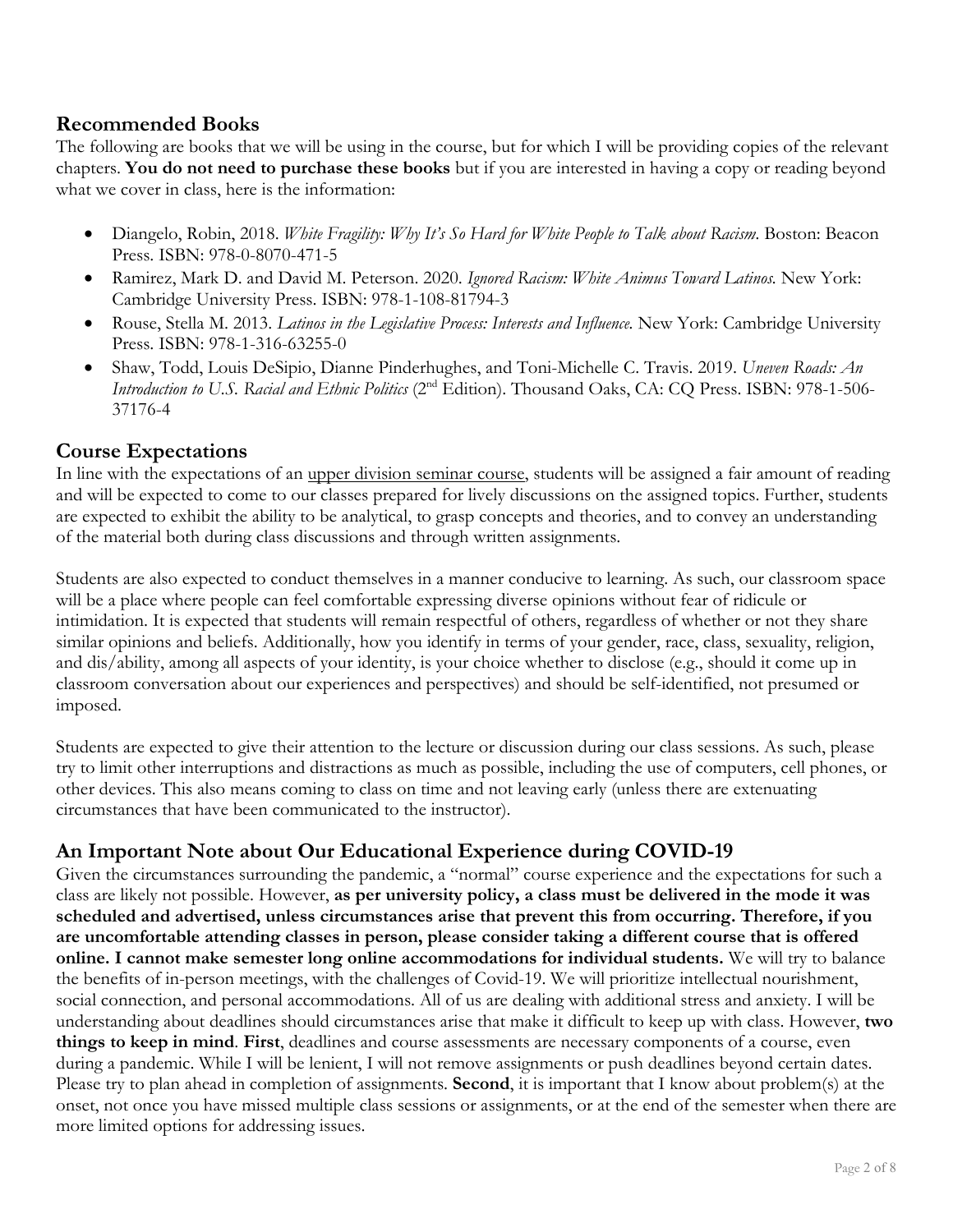## **Campus Policies**

It is our shared responsibility to know and abide by the University of Maryland's policies that relate to all courses, which include topics like:

- Academic integrity
- Student and instructor conduct
- Accessibility and accommodations
- Attendance and [excused absences](https://policies.umd.edu/assets/section-v/V-100G.pdf)
- Grades and appeals
- Copyright and intellectual property

In particular, I will highlight two policies:

- 1) Academic Honesty: The work done in this course is expected to be solely the effort of each individual student. Cheating and plagiarism (representing the words or ideas of others as one's own or copying the work of another without giving proper credit) will not be tolerated. Any form of academic dishonesty will result in a zero for the course (regardless of prior class achievement) and will be reported to the Office of the Dean of Students. If you are unsure about what constitutes academic dishonesty, please refer to the Office of Student Conduct's "What is Academic Dishonesty?" **This is especially important, as you will be independently completing graded assignments online. Please note that I reserve the right to use Turnitin to check for plagiarism.**
- 2) Students with Disabilities: Every effort will be made to accommodate students who are registered with the Accessibility and Disability Service (ADS) Office. We are not able to accommodate students who are not registered with DSS or who do not provide documentation. These students will be referred to the DSS office. Please provide information about disability and registration with DSS as early as possible in the semester, **but no later than February 10, 2022**. I will not allow make-ups to DSS students if the information is provided after assignments are taken. If you have any questions, please visit the ADS website: <https://www.counseling.umd.edu/ads/>

More information about campus-wide policies can be found here: [www.ugst.umd.edu/courserelatedpolicies.html](http://www.ugst.umd.edu/courserelatedpolicies.html)

## **Use The Resources that You Pay For!**

You are expected to take personal responsibility for your own learning. This includes acknowledging when your performance does not match your goals and doing something about it. Everyone can benefit from some expert guidance on time management, note taking, and exam preparation, so I encourage you to consider visiting <http://ter.ps/learn> and schedule an appointment with an academic coach. Sharpen your communication skills (and improve your grade) by visiting <http://ter.ps/writing> and schedule an appointment with the campus Writing Center. Finally, if you just need someone to talk to, visit [http://www.counseling.umd.edu.](http://www.counseling.umd.edu/) These resources are available because **everyone needs help** at some point… all you have to do is ask for it.



#### **Learning Assessments**

| Learning                                |          | <b>Points</b>        | Category | Category |
|-----------------------------------------|----------|----------------------|----------|----------|
| <b>Assessments</b>                      | #        | Each                 | Total    | Weight   |
| Quizzes                                 | $\Omega$ | 20                   | 120      | 25%      |
| <b>Reflection Papers</b>                | 4        | 30                   | 100      | 25%      |
| <b>Discussion Board/Participation</b>   | 10       |                      | 50       | 10%      |
| <b>Meme Assignment and Presentation</b> |          | 40                   | 40       | 15%      |
| <b>Open Book Final Exam</b>             |          | 100                  | 100      | 25%      |
|                                         |          | <b>Total Points:</b> | 410      | $100\%$  |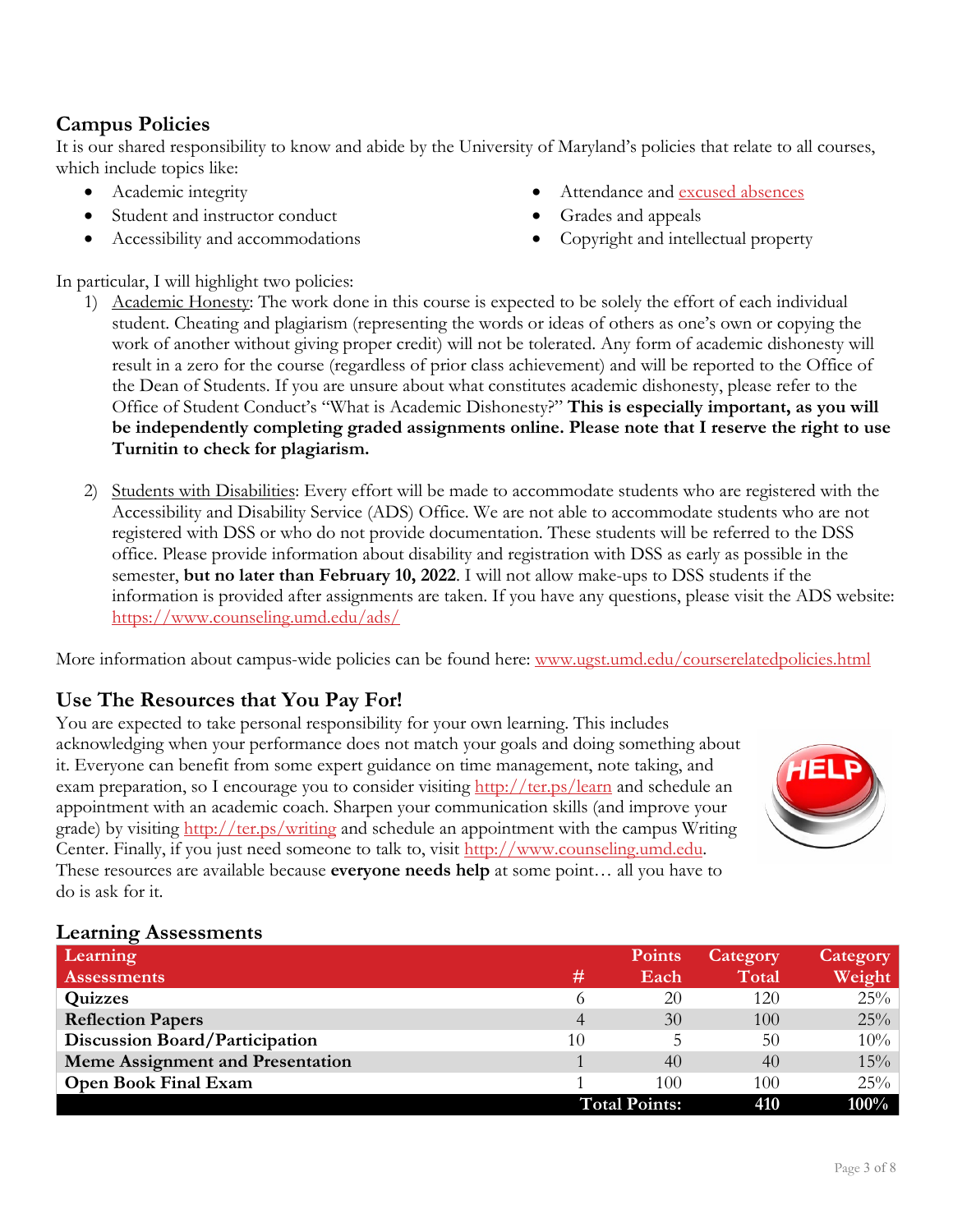## **Grading Procedures**

Grades for the course are determined by a student's performance in the following areas:

• Quizzes: There will be **six quizzes** administered through ELMS. The quizzes will have certain due dates (posted with sufficient notice), will be timed, and will generally cover specific readings, videos, or podcasts. The information you are responsible for knowing for each of these quizzes will be made available ahead of time and is posted on the course schedule below. The first course material quiz is on information contained in the syllabus (i.e., a syllabus quiz). You will be allowed two attempts on this quiz and the highest grade will be recorded. **Only the syllabus quiz will have two attempts; all other quizzes are set for a single**  attempt. The syllabus quiz is an easy way to earn 20 points. Therefore, read the syllabus!

#### **\*All quizzes are to be completed by 10:00am (Eastern Time) on the due date. Please do not wait until the last minute to complete the quizzes, as technical problems may arise that would require time to resolve.**

• Reflection Papers: You will write **four reflection papers**. Reflection papers will cover certain themes from the readings. They will have a specific prompt. Reflection papers should be 4-5 pages long (not much less and not much more), double-spaced; in text citations are required, but no references section is expected (if provided will not count toward page requirements). Reflection papers are intended to convey your reflection to the readings; they should not be just a summary of the material. Papers will be turned in via ELMS. I will have the ELMS assignment submission page for each reaction paper available at least two days before the paper is due. More information about the reflection paper requirements will be posted ahead of the due date for this first assignment.

**\*All reflection papers are to be uploaded by 10:00am (Eastern Time) on the due date. Please do not wait until the last minute to submit the assignment, as technical problems may arise that would require time to resolve.**

• Discussion Board: Students are expected to participate in **ten discussion board entries**. **Each discussion board entry consists of two posts, one of which needs to be in response to another student's remarks.** Each discussion board topic will have a due date.

#### **\*You must complete each discussion board by 10:00 am on the designated due date.**

Grades for this assessment also includes class participation. You are expected to participate during our class meetings. At times, I may prompt you to expand on your discussion board posts.

- Meme Assignment: For this assignment, students will create a meme that explains a concept related to one (or more) of the course topics (e.g. videos, course readings, and/or course discussions). You will create a meme and then write a short (4-5 paragraphs) reflection explaining the concept and the meme. You will then present and explain the meme to the class at the end of the semester. The creation and writing portion of this assignment will be worth 30 points, while the presentation will be worth 10 points. I will post instructions for the assignment and a grading rubric early in the semester. \***This assignment is due on May 10, 2022 at 10:00 am.**
- Final Exam (open book): **The final exam will take place on Tuesday, May 17th.** The exam will be open book format and will be administered via ELMS. **You are allowed to consult all course material but you are not allowed to consult other class members. If it is discovered that any students consulted with class members during the exam, this will result in a failed exam and referral to the Office of Student Conduct.** You will have 2 hours to complete the exam once you have accessed it, and there will be a window from 8:00 am to 5:00 pm to access the exam. The exam may consist of a combination of multiple choice questions, concept matching, short answers, and essay questions.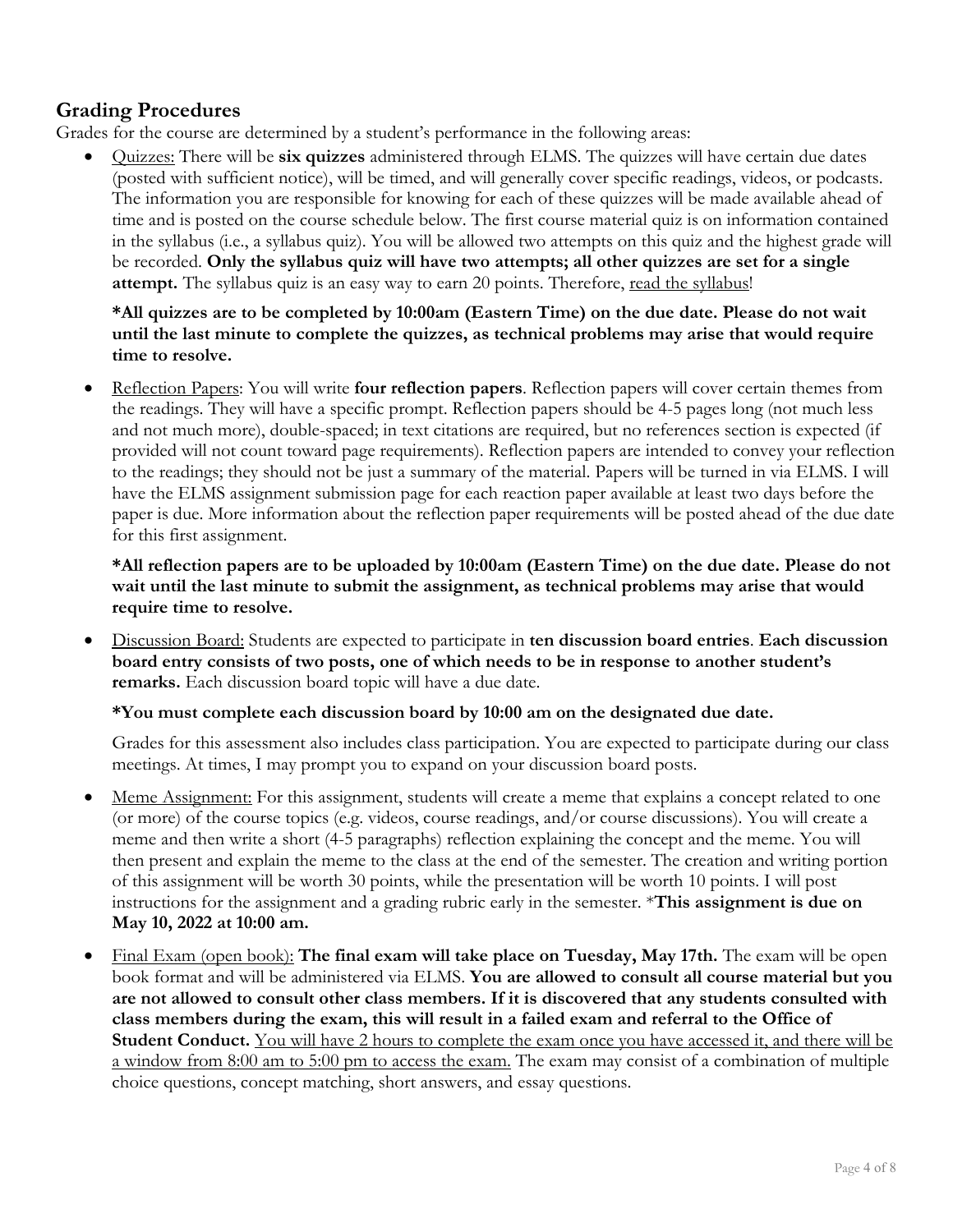## **Grades**

Grades are not given, but earned. Your grade is determined by your performance on the learning assessments in the course and is assigned individually. If earning a particular grade is important to you, please speak with me at the beginning of the semester so that I can offer some helpful suggestions for achieving your goal.

All assessment scores will be posted on the course ELMS page. If you would like to review any of your grades, or have questions about how something was scored, please email me to schedule a time for us to discuss. Grade appeals must first be done in writing. I reserve the right to look over the entire assignment when considering grade appeals.

Final letter grades are assigned based on the percentage of total assessment points earned. **Grades will be rounded to the first decimal with .5 being the cutoff to round up to the next letter grade (exp. 79.4 is a C+ and 79.5 is a B-).** To be fair to everyone, I have to establish clear standards and apply them consistently, so please understand that being close to a cutoff is not the same as making the cut. It would be unethical to make exceptions for some and not others. **Please do not email me or the TA requesting exceptions to this rule.**

| <b>Final Grade Cutoffs</b> |                                             |  |  |  |  |  |                                                     |  |
|----------------------------|---------------------------------------------|--|--|--|--|--|-----------------------------------------------------|--|
|                            | $+$ 97.00% $+$ 88.00% $+$ 77.00% $+$ 67.00% |  |  |  |  |  |                                                     |  |
|                            |                                             |  |  |  |  |  | A 93.00% B 85.00% C 74.00% D 64.00% F $\leq 60.0\%$ |  |
|                            | $-$ 90.00% $-$ 80.00% $-$ 70.00% $-$ 60.00% |  |  |  |  |  |                                                     |  |

## **Late Assignments**

I will only consider quiz make-ups or late assignments under specific and compelling documented emergencies. I try to avoid due dates on major religious holidays. However, if for some reason a quiz or assignment is due on a religious holiday a student observes, the student must notify the instructor, in writing, prior to the end of the second week of the semester and arrange to take the quiz or turn in assignment prior to that date. Penalty for unexcused late assignments are as follows: a deduction of 2 points if assignment is completed after due date and time but on the same day; a deduction of an additional 3 points for every day late after due date (including weekends).

## **An Important Note about Course Schedule:**

To ease the burden of scheduling complications that may arise during a semester when COVID-19 is still prevalent, we will have **three asynchronous meetings (materials can be accessed at any time; no live class) throughout the semester.** Students are expected to attend all in-person class sessions and complete all the assigned readings. If unforeseen circumstances prevent attendance or completion of assignments please notify me or the course teaching assistant.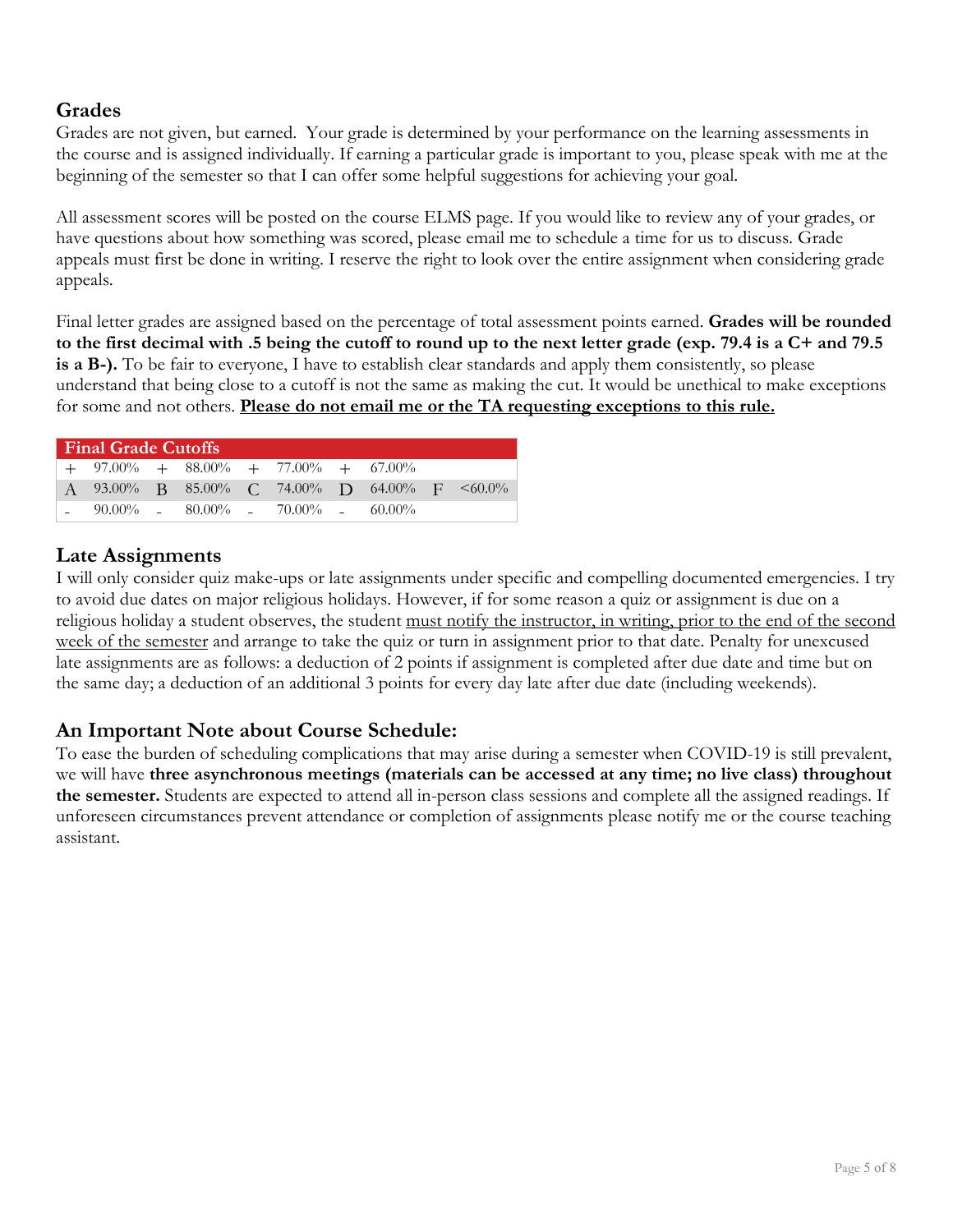## **Course Schedule**

**Bold**= Course Topic Red= Assignment Due Highlighted= Asynchronous Day (no live class)

| <b>DATE</b> |      | <b>TOPICS AND ASSIGNMENTS</b>                                                                                                                                                                                                                                                                                                                                        | <b>ASSIGNMENT DUE</b>                         | <b>READINGS/VIEWIN</b><br><b>GS FOR ASSIGNMENT</b>                                                                                                        |
|-------------|------|----------------------------------------------------------------------------------------------------------------------------------------------------------------------------------------------------------------------------------------------------------------------------------------------------------------------------------------------------------------------|-----------------------------------------------|-----------------------------------------------------------------------------------------------------------------------------------------------------------|
| Tues        | 1/25 | Course overview and class procedures                                                                                                                                                                                                                                                                                                                                 |                                               |                                                                                                                                                           |
| Thu         | 1/27 | <b>Introduction to Race and Ethnic Politics</b><br>Shaw et al. "Race as an Uneven Road" (via ELMS)                                                                                                                                                                                                                                                                   |                                               |                                                                                                                                                           |
| Tues        | 2/1  | U.S. Democracy and Racial Reckoning<br>-Jefferson, Storming The U.S. Capitol was about<br>Maintaining White Power in America (also in ELMS)<br>-Phoenix, The Capitol siege shows how White<br>Americans can express anger that Black Americans<br>cannot (also on ELMS)<br>-Jefferson and Ray, White Backlash is a Type of Rational<br>Reckoning, Too (also in ELMS) |                                               |                                                                                                                                                           |
| Thu         | 2/3  | Thinking about Race, How It Costs Everyone/How<br>to Talk About Race<br>The Sum of Us, Ch. 1 (An Old Story) (in ELMS)<br>White Fragility Ch. 1 (in ELMS)                                                                                                                                                                                                             | Quiz #1<br>due at 10:00 am                    | <b>Course Syllabus</b>                                                                                                                                    |
| Tues        | 2/8  | Thinking about Race, How We Talk about Race<br>(continued)<br>Watch:<br>1963: The Year That Changed Everything<br>The Murder of Emmett Till<br>(Both available on YouTube)                                                                                                                                                                                           | <b>Discussion Board #1</b><br>due at 10:00 am |                                                                                                                                                           |
| Thu         | 2/10 | How Do We Better Understand and Combat<br>Racism?<br>The Sum of Us, Ch. 2 (Racism Drained the Pool)<br>Black Lives Matter: A History (Available on YouTube)<br>https://www.youtube.com/watch?v=YG8GjlLbbvs<br>"Black Lives Matter: American Political Development<br>and the Politics of Visibility" (in ELMS)                                                       |                                               |                                                                                                                                                           |
| Tues        | 2/15 | How Do We Better Understand and Combat<br>Racism? (continued)<br>The Sum of US, Ch. 3 (Going Without)<br>"The Public's Dilemma: Race and Political Evaluations<br>of Police Killings" (in ELMS)                                                                                                                                                                      | <b>Reflection Paper #1</b><br>due at 10:00 am | <b>Readings through</b><br>2/10                                                                                                                           |
| Thu         | 2/17 | <b>ASYNCHRONOUS LEARNING (No Live Class)</b><br>How Do We Better Understand and Combat<br>Racism? (continued)<br>"How Police Brutality Helped White People Segregate<br>Los Angeles" (in ELMS)<br>White Fragility Ch. 2 (in ELMS)                                                                                                                                    | <b>Discussion Board #2</b><br>Due at 10:00 am |                                                                                                                                                           |
| Tues        | 2/22 | The Latino Experience<br>Shaw et al. , The Road toward Contemporary Latino<br>Politics (in ELMS)<br>The Sum of US, Ch. 4 (Ignoring the Canary)                                                                                                                                                                                                                       | Quiz #2<br>due at 10:00 am                    | The Sum of US<br><b>Chapters 1-3; The</b><br><b>Year that Changed</b><br><b>Everything and</b><br><b>Emmitt Till; Black</b><br><b>Lives Matter (video</b> |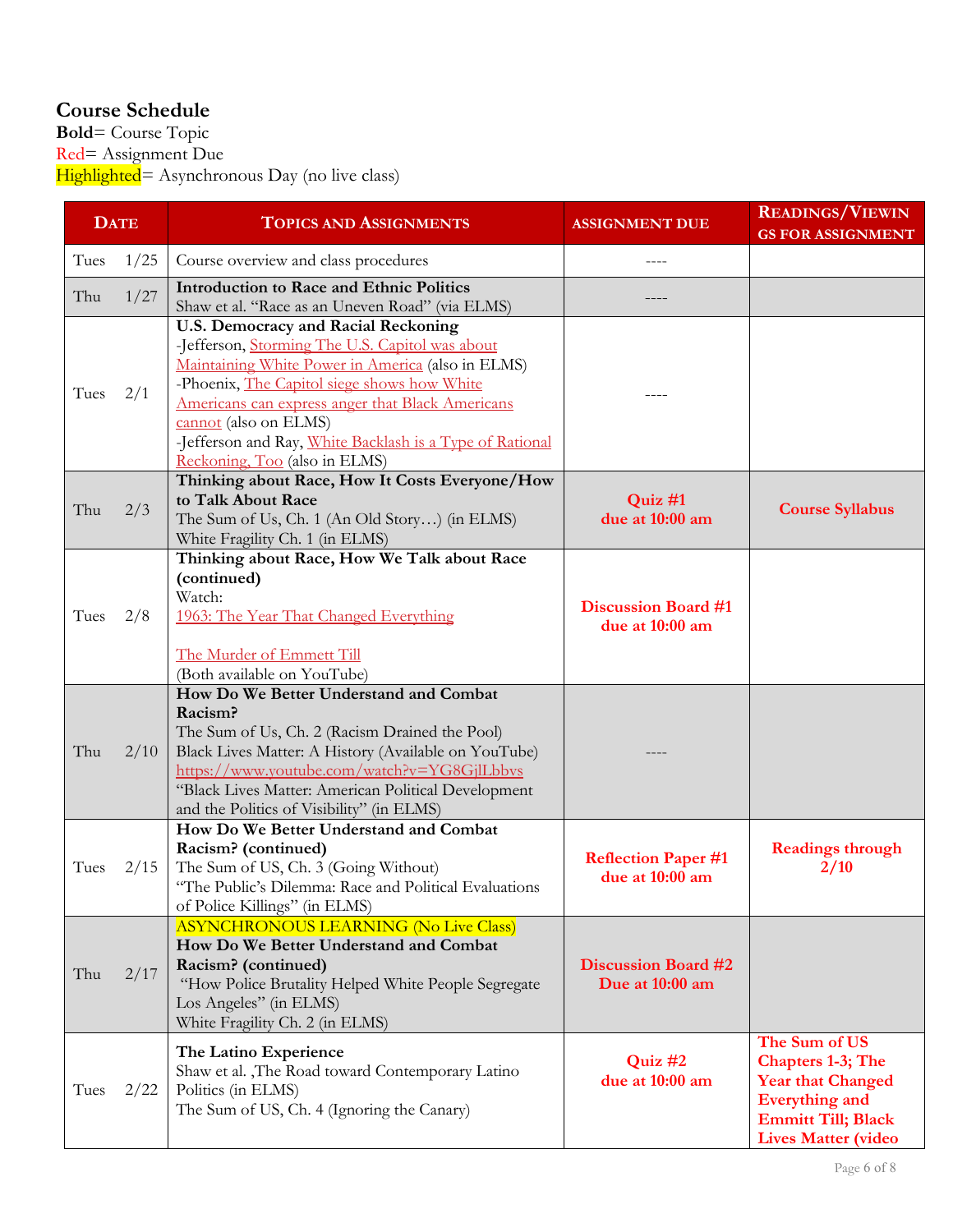|      |      |                                                                                                                                                                                                                                                                                                                                                                        |                                               | and article); White<br>Fragility, Ch. 1                                                                                                                                                                                                              |
|------|------|------------------------------------------------------------------------------------------------------------------------------------------------------------------------------------------------------------------------------------------------------------------------------------------------------------------------------------------------------------------------|-----------------------------------------------|------------------------------------------------------------------------------------------------------------------------------------------------------------------------------------------------------------------------------------------------------|
| Thu  | 2/24 | The Latino Experience (continued)<br>Ramirez and Peterson, "The Racialization of Latinos"<br>(Ignored Racism) (in ELMS)<br>"Now is the Time to Learn from Hispanic Americans"<br>(in ELMS)                                                                                                                                                                             | <b>Discussion Board #3</b><br>due at 10:00 am |                                                                                                                                                                                                                                                      |
| Tue  | 3/1  | The Latino Experience (continued)<br>Jones-Correa and DeGraauw, "The Illegality Trap" (in<br>ELMS)<br>The Sum of US, Ch. 5 (No One Fights Alone)<br>City Rising (Documentary)<br>https://www.kcet.org/shows/city-rising-the-informal-<br>economy/episodes/city-rising-the-informal-economy                                                                             |                                               |                                                                                                                                                                                                                                                      |
| Thu  | 3/3  | <b>ASYNCHRONOUS LEARNING (No Live Class Class)</b><br>The Politics of Immigration<br>Ramirez and Peterson, "Why White America Opposes<br>Immigration" (Ignored Racism)(ELMS)<br>Rodriguez, "Immigration, Civil Rights, & the Evolution<br>of the People" (in ELMS)<br>The Sum of Us, Ch. 6 (Never a Real Democracy)                                                    | Quiz #3<br>due at 10:00 am                    | The Road toward<br><b>Contemporary Latino</b><br><b>Politics; White</b><br>Fragility, Ch. 2; The<br>Sum of US, Ch. 4;<br>Now is the Time to<br><b>Learn from Hispanic</b><br><b>Americans</b> ; The<br><b>Illegality Trap;</b><br><b>City Rising</b> |
| Tues | 3/8  | The Jewish Experience- The Forgotten Minority<br>Glazer, "Anti-Semitism" (in ELMS)<br>"Kareem Abdul-Jabbar: Where is the Outrage Over<br>Anti-Semitism in Sports and Hollywood?" (in ELMS)                                                                                                                                                                             | <b>Discussion Board #4</b><br>due at 10:00 am |                                                                                                                                                                                                                                                      |
| Thu  | 3/10 | White Fragility Chps. 4 & 5<br>Maynor Navarro (Guest-Tentative)<br>Meme Assignment Discussion                                                                                                                                                                                                                                                                          | <b>Reflection Paper #2</b><br>due at 10:00 am | <b>How Do We Better</b><br><b>Understand and</b><br><b>Combat Racism and</b><br><b>Latinos in the United</b><br><b>States</b>                                                                                                                        |
| Tues | 3/15 | Minority Behavior and Participation: Opportunities<br>and Obstacles<br>Hero, "Latinos and the U.S. Political System: Two-<br>Tiered Pluralism- Introduction" (in ELMS)<br>"Griffin and Flavin, Racial Differences in Information,<br>Expectations and Accountability" (in ELMS)<br>Bowler and Segura, 'Taking Part in Politics: The Essence<br>of Democracy" (in ELMS) | <b>Discussion Board #5</b><br>due at 10:00 am |                                                                                                                                                                                                                                                      |
| Thu  | 3/17 | Minority Behavior and Participation: Opportunities<br>and Obstacles (cont.)<br>Clemmitt, "Alt-Right Movement" (ELMS)<br>Parker and Towler, "Race and Authoritarianism in<br>American Politics" (in ELMS)<br>Harwell, et al, " <i>QAnon Reshaped Trump's Party</i> (also<br>in ELMS)                                                                                    | Quiz #4<br>due at 10:00 am                    | White Fragility Chps.<br>4&5; Latinos and the<br><b>U.S. Political System-</b><br><b>Introduction; Racial</b><br>Differences in<br>Information;<br><b>Taking Part in</b><br>Politics                                                                 |
| Tues | 3/22 | <b>SPRING BREAK</b>                                                                                                                                                                                                                                                                                                                                                    |                                               |                                                                                                                                                                                                                                                      |
| Thu  | 3/24 | <b>SPRING BREAK</b>                                                                                                                                                                                                                                                                                                                                                    |                                               |                                                                                                                                                                                                                                                      |
| Tues | 3/29 | (Re)Thinking about Race<br>The Sum of Us, Ch. 7 (Living Apart)                                                                                                                                                                                                                                                                                                         | <b>Discussion Board #6</b><br>due at 10:00 am |                                                                                                                                                                                                                                                      |